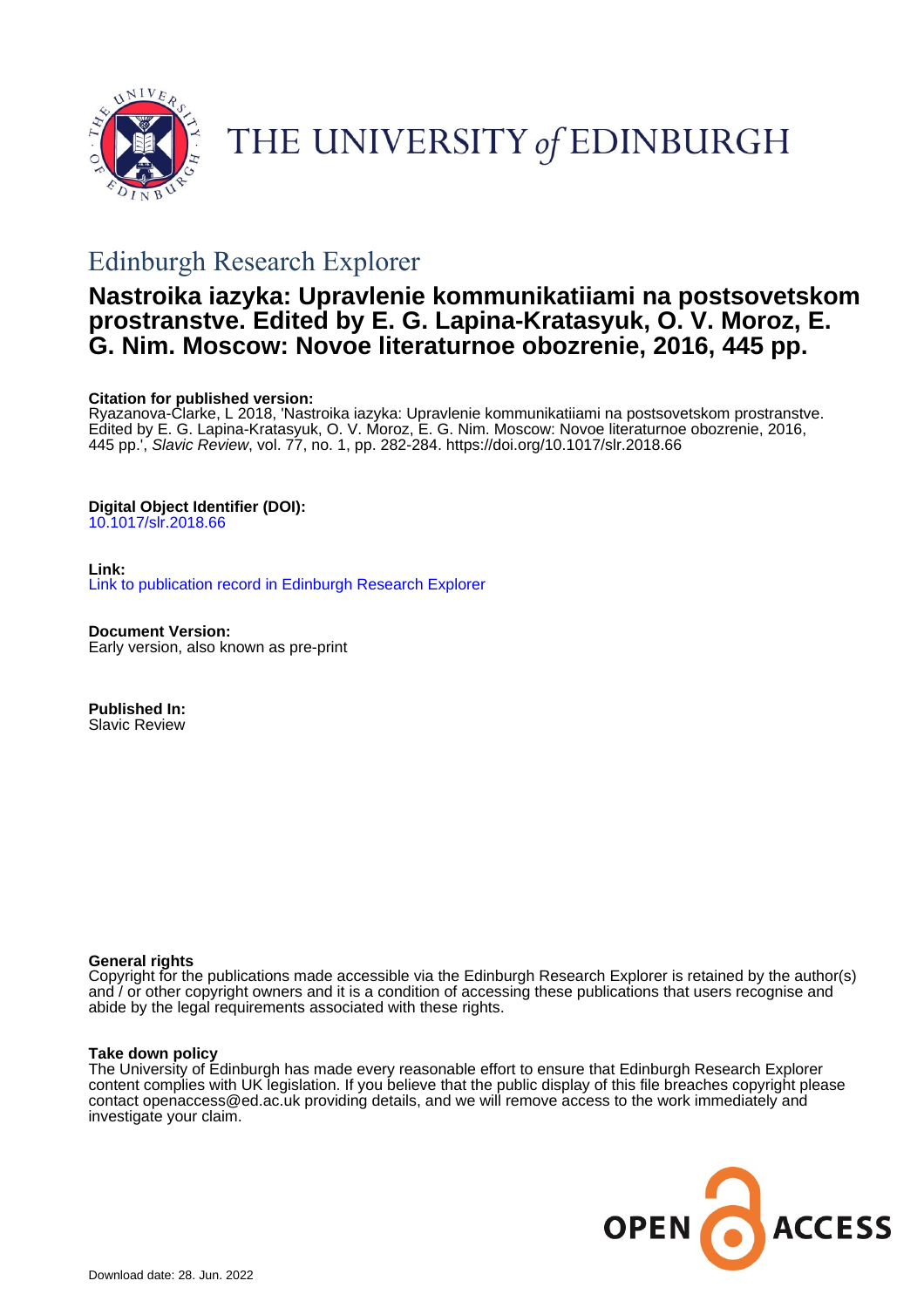*Nastroika iazyka: Upravlenie kommunikatiiami na postsovetskom prostranstve*. Edited by E. G. Lapina-Kratasyuk, O. V. Moroz, E. G. Nim. Moscow: Novoe literaturnoe obozrenie, 2016, 445 pp.

The rapidly changing socio-cultural context in Russia has not yet been yet sufficiently covered by the emerging scholarship, which makes *Nastroika iazyka* an important contribution to the field. Even more importantly is that the book has made a new step in the development of contemporary sociolinguistics in the Russian language by mainly Russia-based scholars.

According to the editorial introduction, the book was envisaged as a collective monograph about language policy in Russia, what is presented, however only partially reaches this objective. Few chapters explicitly address language policy and the volume would do with an overarching conceptual vision and a coherent across-chapters methodology to pass for a collective monograph. But judged for what it is – the volume deserves both attention and praise.

The book is divided in four parts. Part One entitled 'Languages of Post-Soviet Reflection: Experience of Calibration' opens with a chapter by Evgevii Savitskii. It deals with the historical metalanguage used in the description of the Soviet and colonial past in the post-Soviet period. This is followed by Tatiana Vaizer who develops the trauma theory in relation to poetic translation. Oksana Moroz's contribution elaborates on various attempts to compile an artistic thesaurus of Soviet expression and how Soviet language is approached in literature with ironic reflection. Nikolai Poseliagin returns to the theme of the trauma to discuss strategies of the replacements of the traumatic experiences in Russian public discourse. He claims that the memory of trauma is responsible for a creation of a chain of substitutions whereby the first level substitutes establish their own associations with trauma. This is all well and could be accepted if the chapter relating to the theoretically rich field of lexical semantics in discourse offered some theoretical bearings and term definitions. By contrast, the chapter by Karpova and Dmitriev discussing successful and unsuccessful attempts at Reforms of Russian Spelling since the Reform of 1917 to nowadays, is clear, informative and well researched. In addition to providing an excellent overview of the reforms, the chapter analyses the agents of language policy that, at every stage of the reform process, affected the outcomes of the endeavour.

Part Two 'Registers of Language Policy: Authorities and the Networks' begins with Egor Panchenko's chapter. Based on discursive analytical approaches and agenda setting analysis Panchenko explores the construction of the news agenda in the state controlled mass media by analysing discursive macrostructures. He – rather predictably -- concludes that the key themes of the media are hinged on the counter position of Russia and the US and privileging the names of Putin and Medvedev as the most frequent. The chapter is followed by Arkhipova et al providing an analysis of citations and cultural references used in the 2011-2012 street protest posters arguing that the dialogue with the authorities and establishment of contact with fellow protesters were the main objectives of the citations. The rest of part two consist of a cluster of three chapters, by Vera Zvereva, Ingunn Lunde and Michael Gorham, related to various aspects of the language of Russian internet. All three scholars are well versed in this field, which is evidenced in the contributions. Zvereva looks into the representation of social distinction online, Lunde discusses the cases of 'performative metalinguistics' analysed from the online viewers' responses to the three humorous videos discussing the Russian language from You Tube. Lunde argues that the viewers perform their linguistic attitudes to the content of the videos by stylising, quoting and creatively transforming the video content. Finally, Gorham poses a question 'how and why the everyday views about language begin to play an important role in what may be seen as political parameters' (p. 244). To answer this question, he looks into the development of the notion 'the internet as a rubbish pit', which is ultimately used by the state media technologies as a strategy of restraining the oppositional discourse.